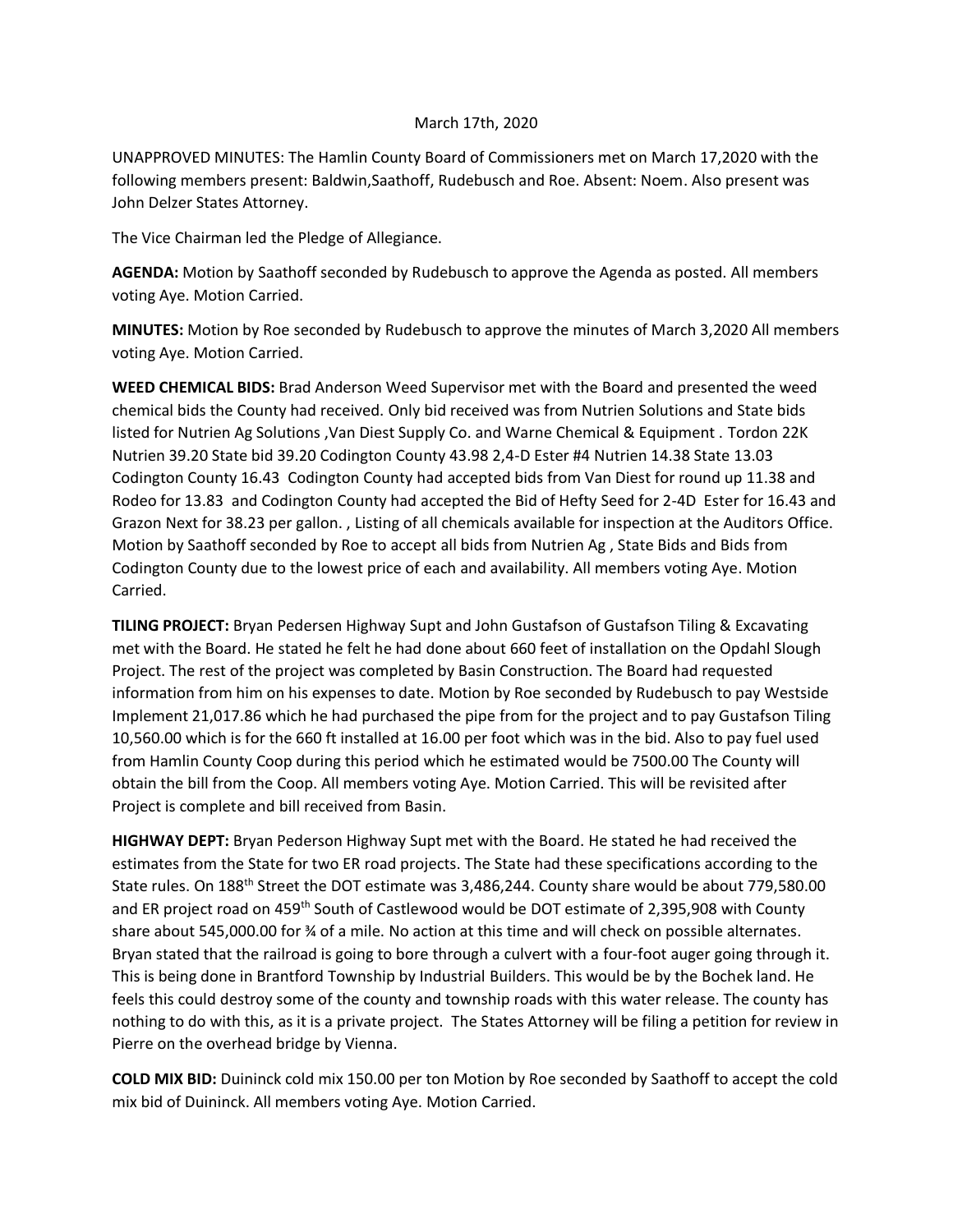**BRIDGE DECKING BIDS:** Motion by Saathoff seconded by Roe to accept from True North Steel the following bridge decking 11.40 sq ft, Creosote treated #1 Douglass Fir lumber, Galv Sheet Piling, 13.03 per sq ft Steel Piling 33.25 per ft Misc Bridge Components and Hardware beam 15.35 per foot, guardrail, 8.08 per foot Complete listing available for inspection at the Auditors Office. All members voting Aye. Motion Carried.

**PUBLIC COMMENT**: David Schaefer Emergency & Disaster Mgr and Chad Schlotterbeck Sheriff met with the Board concerning the Covid-19 The Board accepted the following recommendations from them. In an effort to minimize the exposure and slow the spread of the Covid-19 virus for Hamlin County citizens the following steps will be enacted as of Tuesday March 17<sup>th</sup> until Tuesday March 31,2020. The Hamlin County Courthouse will remain open, but we ask the community to refrain from doing county business unless it is absolutely necessary. Call first to see if your business can be accomplished by mail or e-mail. All public gatherings in County owned buildings will be canceled or postponed until a later date. All nonessential county meetings are postponed. We also encourage the public to visit the South Dakota Dept of Health website at doh.sd.gov or the Center for Disease Control at CDC.gov for information on COVID-19 They have contacted all grocery stores in the County and people can call in an order if needed and the Sheriffs Dept or other volunteers will deliver such to the homes if needed. The Sheriff stated he has applied for a grant for more emergency supplies for the virus.

**ICAP:** Cindy Dannenbring Executive Director of ICAP submitted her annual report of services provided for Hamlin County: Weatherization 6 homes, Gardening supplies, 11 households for Tax Assistance, 60's plus dining provided 15,332 meals to 260 seniors , home energy costs, holiday gifts through Angel Tree , school supplies and 282 referrals to help residents gain access to programs and services.

**CULVERTS:** Paul Leiseth,Mike Prouty and Doug Kittelson met with the Board concerning culverts. John Delzer States Attorney and Bryan Pedersen Highway Supt were also present. They are requesting that the three culverts on 185<sup>th</sup> St be lowered at least two and one half feet. Motion by Saathoff seconded by Roe to have the Highway Dept obtain a contractor to do this. All members voting Aye. Motion Carried. Paul wants the culvert bigger on 183<sup>rd</sup> St which is three-fourths of a mile west of Scott Pophams. No action taken on this. He also stated he would like to see a hydraulic study done from 182<sup>nd</sup> St to the Lake Marsh outlet. Motion by Roe second by Saathoff to obtain a price quote from Clark Engineering on what this hydraulic study would cost. All members voting Aye. Motion Carried.

**SURPLUS PROPERTY:** Motion by Rudebusch seconded by Saathoff to declare the following Auditors equipment as surplus and to be destroyed w17 e computer bought in 2008, HPLE220 LW computer bought in 2010 and two computer towers and a laser jet pro M118dw printer. All members voting Aye. Motion Carried.

**CASH TRANSFER:** Motion by Roe seconded by Rudebusch to transfer 30,000 cash from the General Fund to the Emergency & Disaster Cash Fund as allowed within the Budget. All members voting Aye. Motion Carried.

**HOLIDAY:** The Governor has given April 10 and April 13 administrative leave for the Easter holiday. Motion by Roe seconded by Saathoff to allow the courthouse to be closed those two days. All members voting Aye. Motion Carried.